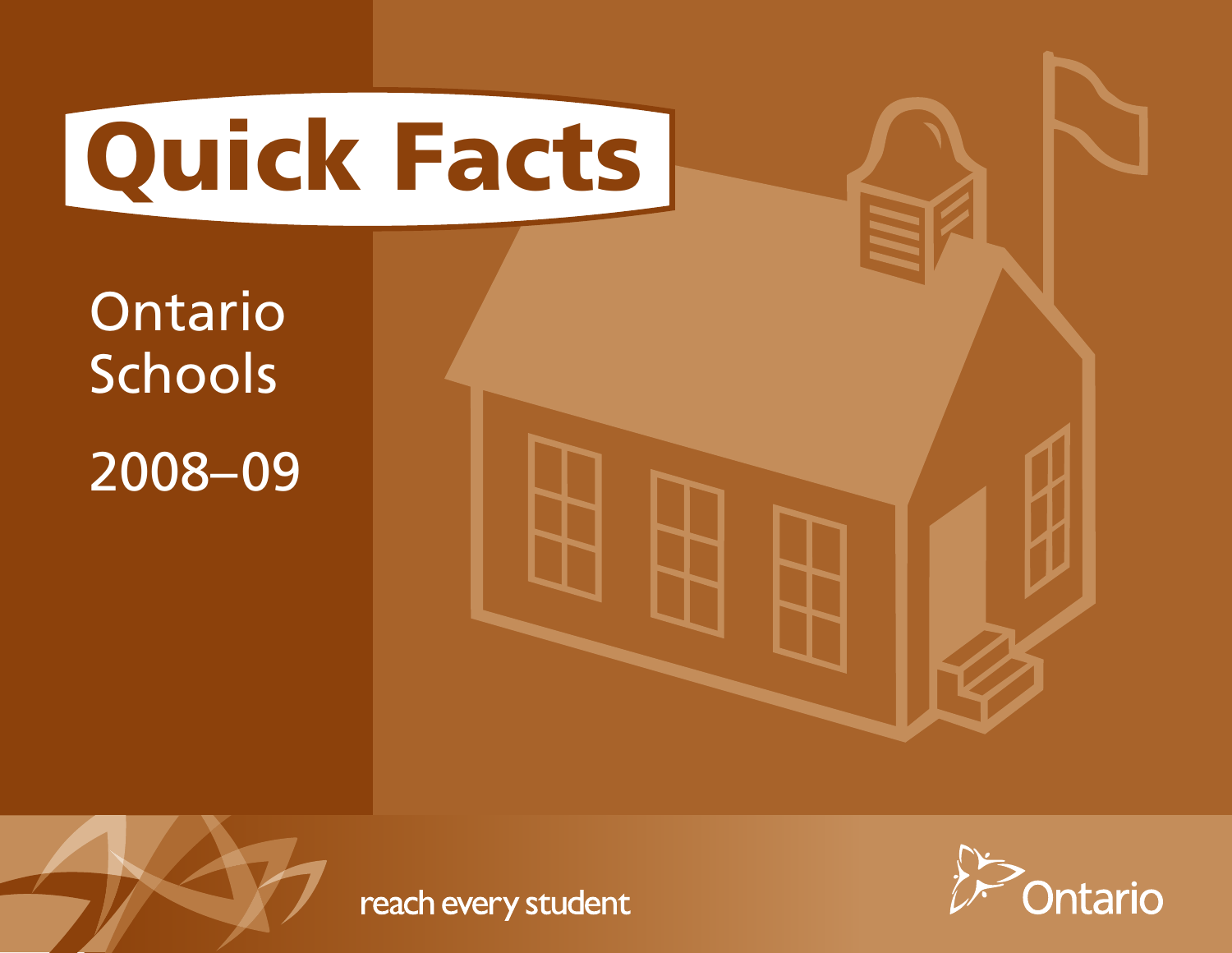The following information about Ontario's publicly funded elementary and secondary schools is based on data reported by schools, school boards, and school authorities. Unless otherwise specified, data for hospital programs and Provincial Schools; care, treatment, and correctional facilities; continuing education; and private schools is not included.

Owing to a change in data collection methods, data for 2006–07 and subsequent years is not strictly comparable to data for years prior to 2006–07.

|                               | <b>Elementary</b> | <b>Secondary</b> | <b>Total</b> |
|-------------------------------|-------------------|------------------|--------------|
| <b>Public Schools</b>         |                   |                  |              |
| <b>Male</b>                   | 471 906           | 257889           | 729 795      |
| Female                        | 445 630           | 232 983          | 678 613      |
| <b>Total</b>                  | 917 536           | 490 872          | 1 408 408    |
| <b>Roman Catholic Schools</b> |                   |                  |              |
| <b>Male</b>                   | 222 255           | 114 112          | 336 367      |
| Female                        | 215 649           | 110 312          | 325 961      |
| <b>Total</b>                  | 437 904           | 224 424          | 662 328      |
| <b>All Schools</b>            |                   |                  |              |
| Male                          | 694 161           | 372 001          | 1 066 162    |
| Female                        | 661 279           | 343 295          | 1 004 574    |
| <b>Total</b>                  | 1 355 440         | 715 296          | 2 070 736    |

#### Enrolment, 2008–09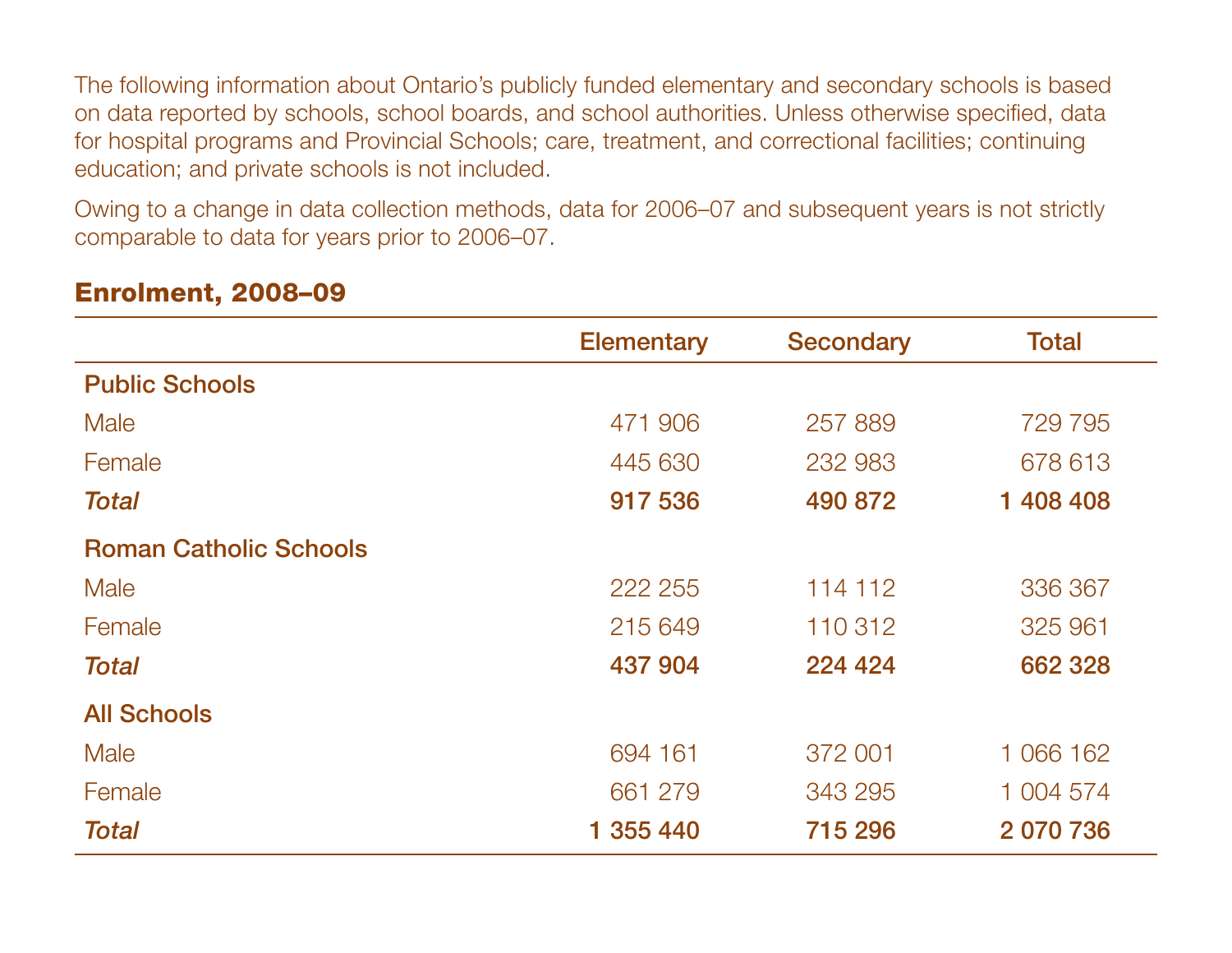# Number of Schools, 1998–99 and 2004–05 to 2008–09

|                                 | 1998-99 | $2004 - 05$ | 2005-06 | 2006-07 | 2007-08 | 2008-09 |
|---------------------------------|---------|-------------|---------|---------|---------|---------|
| <b>Elementary</b>               |         |             |         |         |         |         |
| <b>Public</b>                   | 2 5 6 8 | 2 5 9 3     | 2611    | 2613    | 2617    | 2629    |
| <b>Roman Catholic</b>           | 1 380   | 1 387       | 1 391   | 1 3 9 8 | 1409    | 1 4 0 5 |
| <b>Total</b>                    | 3948    | 3980        | 4 0 0 2 | 4 0 1 1 | 4 0 26  | 4 0 34  |
| <b>Secondary</b>                |         |             |         |         |         |         |
| <b>Public</b>                   | 588     | 616         | 630     | 634     | 639     | 642     |
| <b>Roman Catholic</b>           | 221     | 252         | 254     | 256     | 258     | 259     |
| <b>Total</b>                    | 809     | 868         | 884     | 890     | 897     | 901     |
| <b>Elementary and Secondary</b> |         |             |         |         |         |         |
| <b>Public</b>                   | 3 1 5 6 | 3 2 0 9     | 3 2 4 1 | 3 2 4 7 | 3 2 5 6 | 3 2 7 1 |
| <b>Roman Catholic</b>           | 1 601   | 1 639       | 1 645   | 1 6 5 4 | 1 667   | 1 6 6 4 |
| <b>Total</b>                    | 4757    | 4 8 4 8     | 4886    | 4 9 0 1 | 4 9 23  | 4 9 3 5 |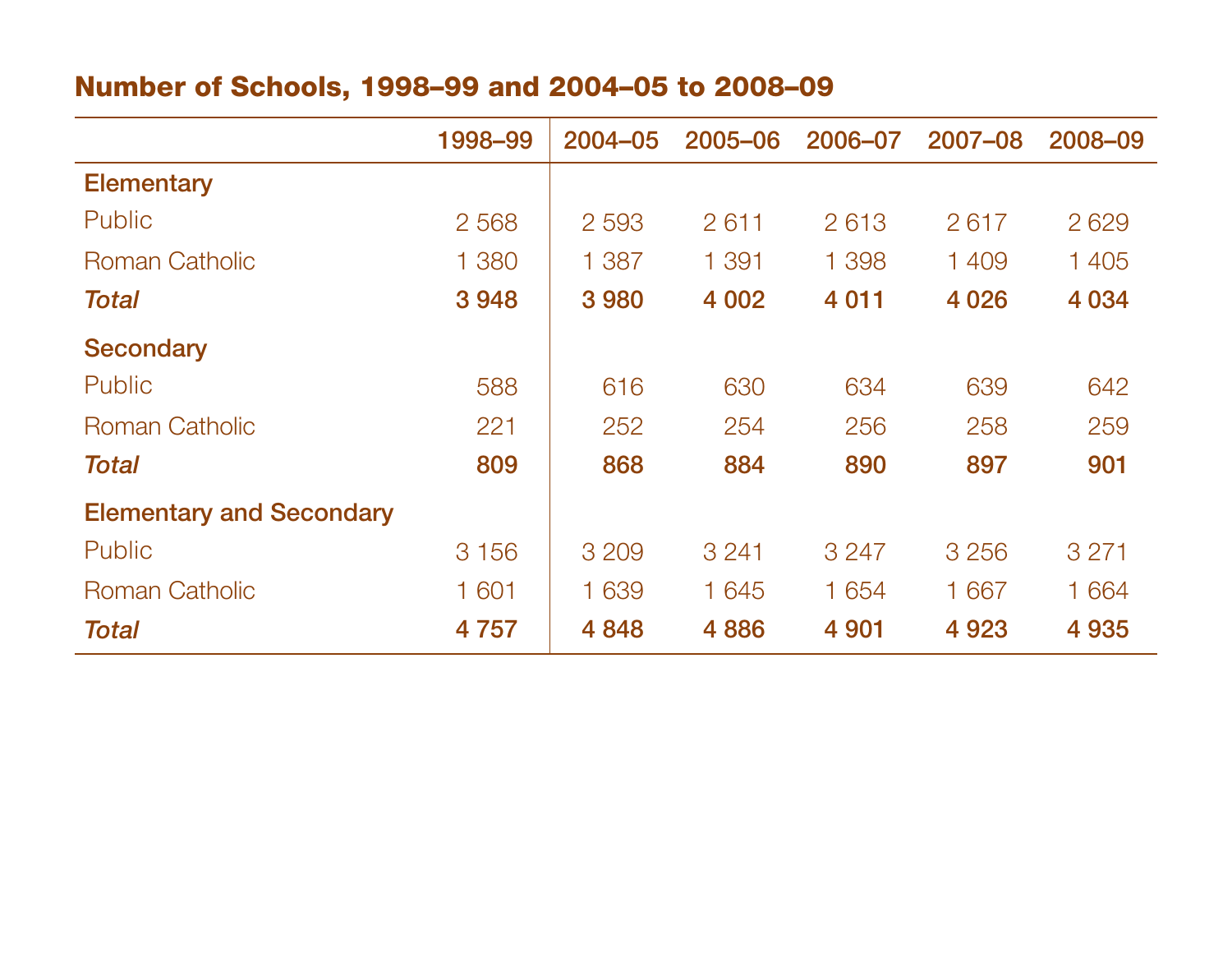## Enrolment by Grade in Elementary Schools, 2008–09

|                |                       | <b>Roman Catholic</b> |              |
|----------------|-----------------------|-----------------------|--------------|
| Grade          | <b>Public Schools</b> | <b>Schools</b>        | <b>Total</b> |
| JK             | 80 617                | 36 912                | 117 529      |
| K              | 85 359                | 39 261                | 124 620      |
|                | 88 175                | 40 632                | 128 807      |
| $\overline{2}$ | 90 471                | 42 855                | 133 326      |
| 3              | 89 629                | 42 0 28               | 131 657      |
| $\overline{4}$ | 91 589                | 44 590                | 136 179      |
| 5              | 93 955                | 45 693                | 139 648      |
| 6              | 95 535                | 46 599                | 142 134      |
|                | 98 679                | 48 594                | 147 273      |
| 8              | 103 527               | 50 740                | 154 267      |
| <b>Total</b>   | 917 536               | 437 904               | 1 355 440    |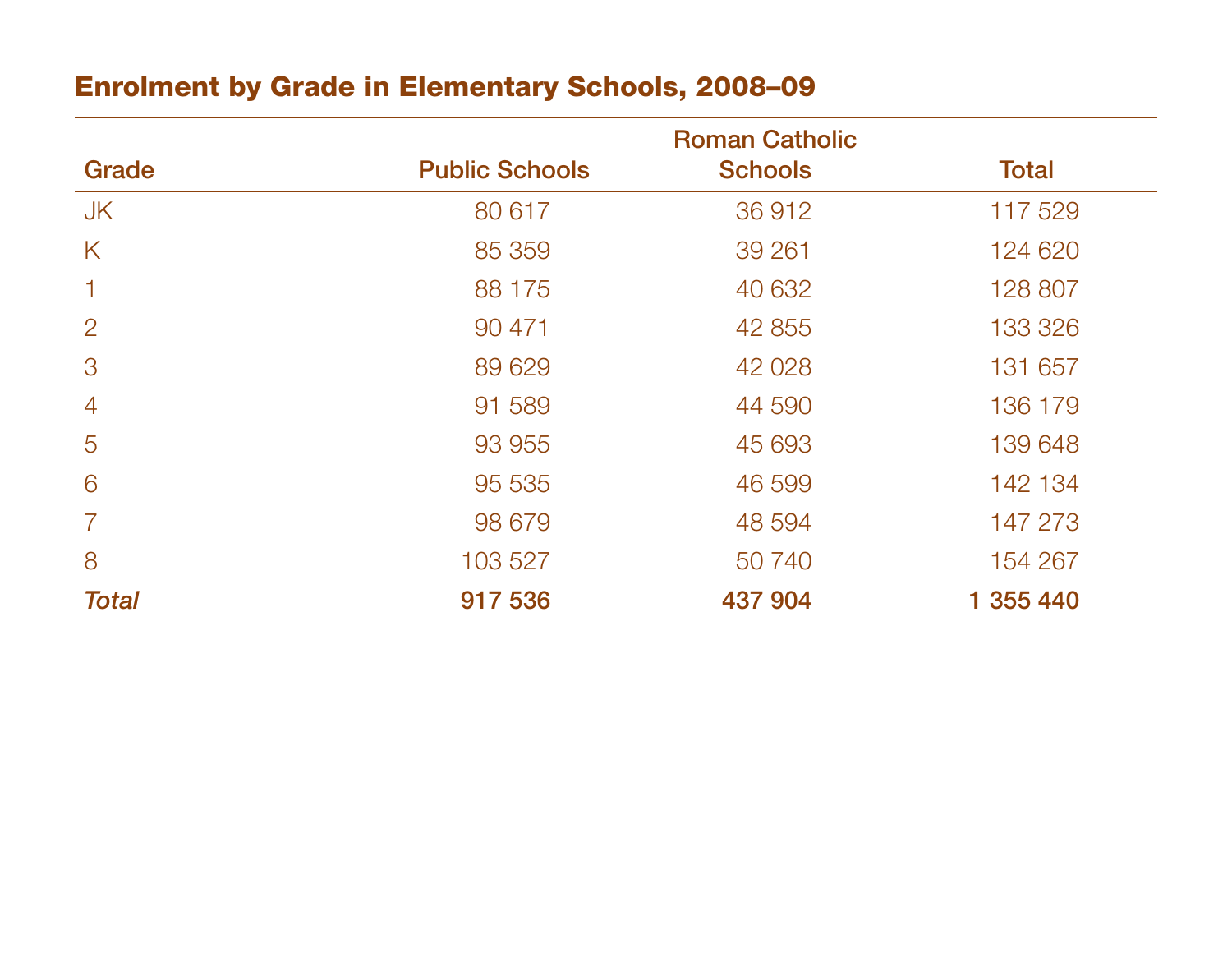## Enrolment by Grade in Secondary Schools, 2008–09

|                      |                       | <b>Roman Catholic</b> |         |
|----------------------|-----------------------|-----------------------|---------|
| Grade                | <b>Public Schools</b> | <b>Schools</b>        | Total   |
| Grade 9 <sup>*</sup> | 110 365               | 53 366                | 163 731 |
| Grade 10             | 110 539               | 53 142                | 163 681 |
| Grade 11             | 115 298               | 53 874                | 169 172 |
| Grade 12             | 154 670               | 64 042                | 218 712 |
| <b>Total</b>         | 490 872               | 224 424               | 715 296 |

\* Includes students designated as "Pre-Grade 9".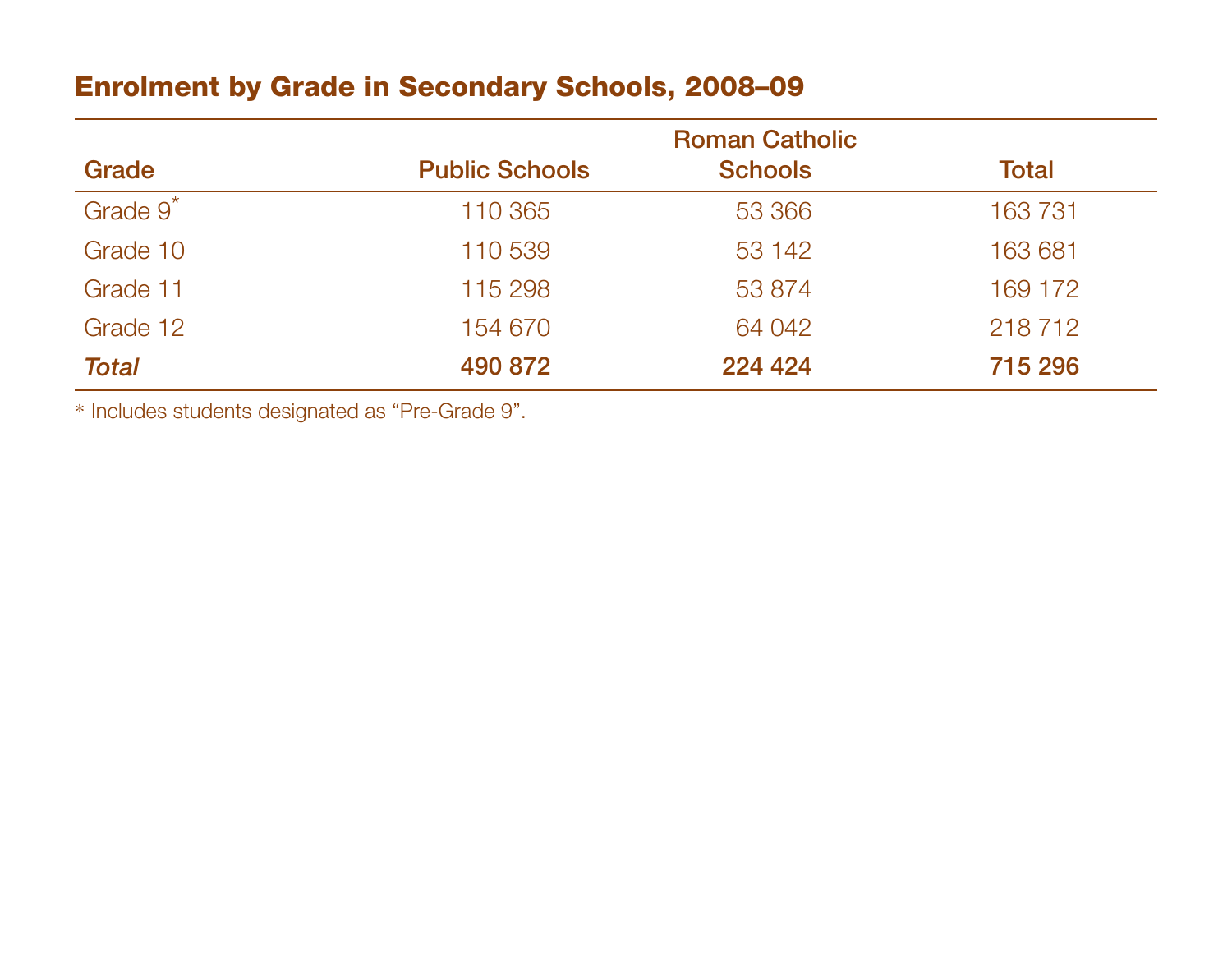## Elementary and Secondary School Enrolment, 1998–99 and 2004–05 to 2008–09

|                         | 1998-99   | $2004 - 05$   | 2005-06      | 2006-07                         | 2007-08   | 2008-09   |
|-------------------------|-----------|---------------|--------------|---------------------------------|-----------|-----------|
| <b>Elementary</b>       |           |               |              |                                 |           |           |
| <b>Public</b>           | 943 406   | 959 373       | 949 435      | 937 216                         | 926 337   | 917 536   |
| <b>Roman Catholic</b>   | 470 380   | 466 371       | 461 576      | 452 382                         | 445 148   | 437 904   |
| <b>Total</b>            | 1 413 786 | 1 425 744     | 411 011<br>1 | 389 598<br>1.                   | 1 371 485 | 1 355 440 |
| <b>Secondary</b>        |           |               |              |                                 |           |           |
| Public                  | 505 796   | 490 355       | 493 670      | 494 569                         | 493 279   | 490 872   |
| <b>Roman Catholic</b>   | 192 040   | 207 805       | 213 863      | 219 297                         | 222 824   | 224 424   |
| <b>Total</b>            | 697 836   | 698 160       | 707 533      | 713866                          | 716 103   | 715 296   |
| <b>Total</b>            |           |               |              |                                 |           |           |
| <b>Public</b>           | 1 449 202 | 1 449 728     | 443 105<br>1 | 431 785<br>$\blacktriangleleft$ | 1419616   | 1 408 408 |
| <b>Roman Catholic</b>   | 662 420   | 674 176       | 675 439      | 671 679                         | 667 972   | 662 328   |
| <b>Provincial Total</b> | 2 111 622 | 2 1 2 3 9 0 4 | 2 118 544    | 2 103 464                       | 2 087 588 | 2 070 736 |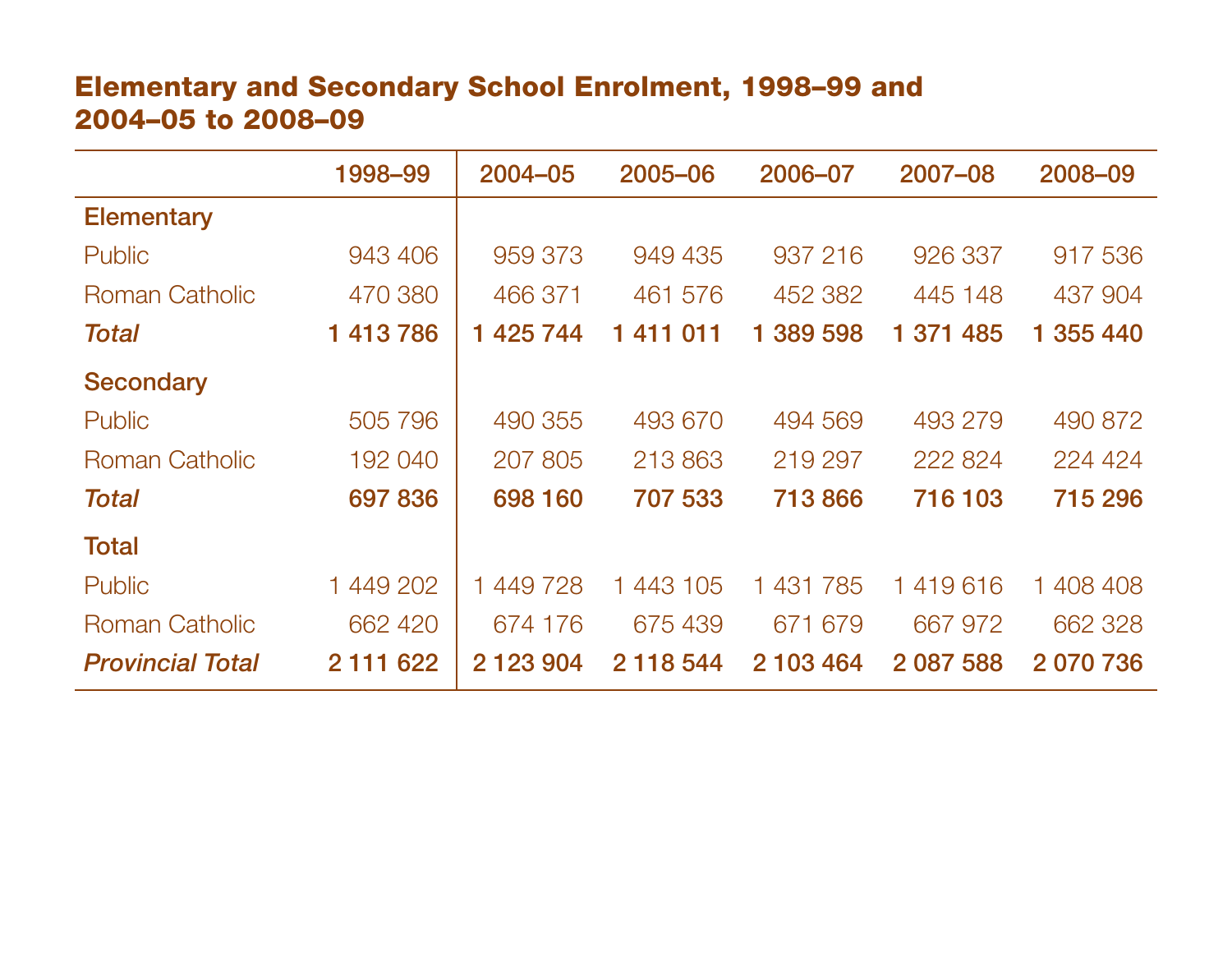## Enrolment in French-Language Schools, 1998–99 and 2004–05 to 2008–09

|            | 1998-99 | $2004 - 05$ | 2005-06 | 2006-07 | 2007-08 | 2008-09 |
|------------|---------|-------------|---------|---------|---------|---------|
| Elementary | 67 720  | 66 674      | 66458   | 66 059  | 66 368  | 67 182  |
| Secondary  | 26 164  | 23 165      | 23 617  | 24 158  | 24 703  | 24 648  |
| Total      | 93 884  | 89 839      | 90 075  | 90 217  | 91 071  | 91 830  |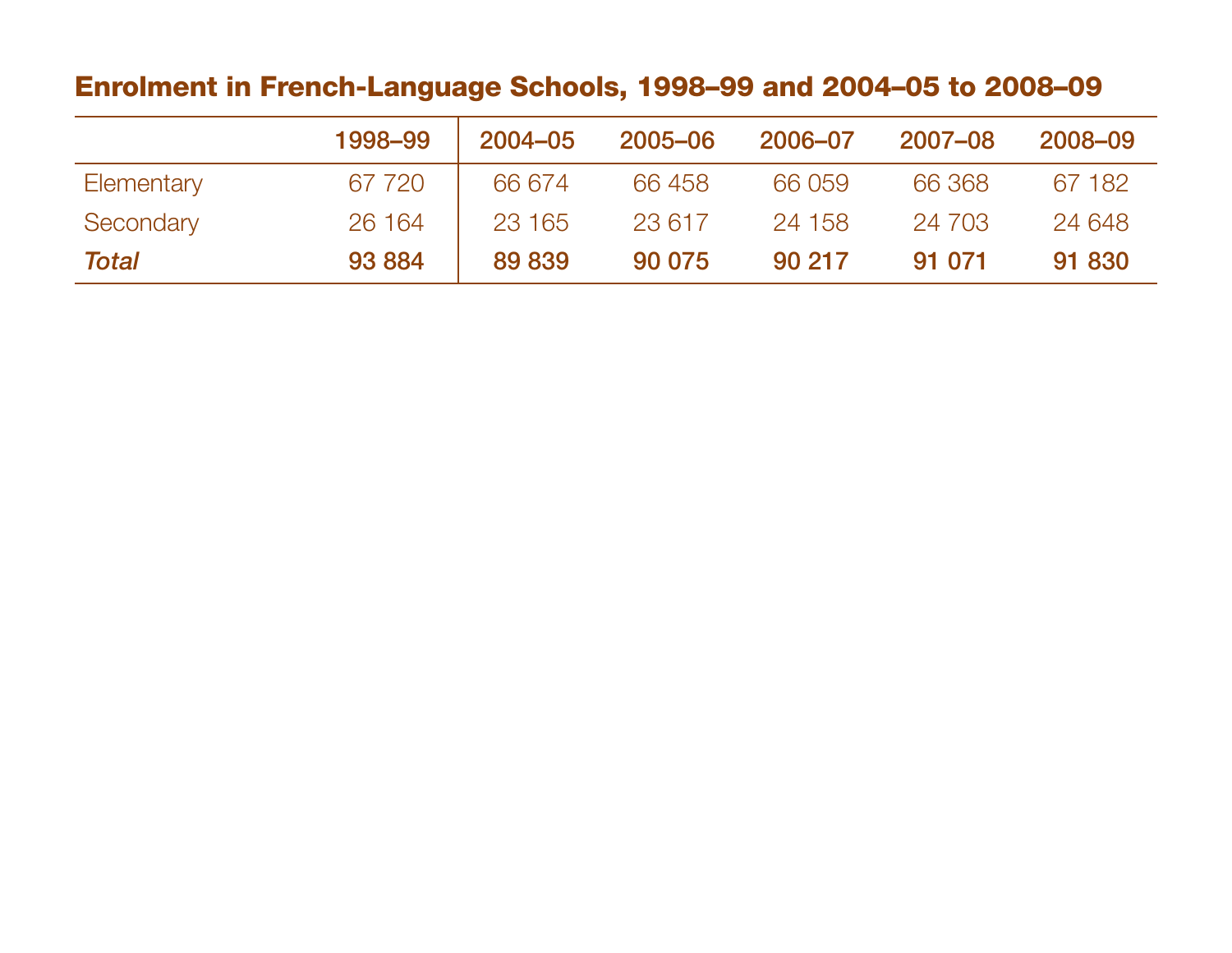## Enrolment in French as a Second Language, 2008–09

|                                 |                     | <b>Extended</b> | <b>Immersion</b> |              |
|---------------------------------|---------------------|-----------------|------------------|--------------|
|                                 | <b>Core Program</b> | Program         | Program          | <b>Total</b> |
| <b>Elementary</b>               |                     |                 |                  |              |
| <b>Public</b>                   | 458 249             | 7839            | 89 882           | 555 970      |
| <b>Roman Catholic</b>           | 238 083             | 14 311          | 27 432           | 279826       |
| <b>Total</b>                    | 696 332             | 22 150          | 117 314          | 835 796      |
| <b>Secondary</b>                |                     |                 |                  |              |
| <b>Public</b>                   | 77968               | 5 5 4 8         | 14 406           | 97 922       |
| <b>Roman Catholic</b>           | 29 171              | 2 4 8 5         | 5 3 1 2          | 36 968       |
| <b>Total</b>                    | 107 139             | 8 0 3 3         | 19718            | 134 890      |
| <b>Elementary and Secondary</b> |                     |                 |                  |              |
| <b>Public</b>                   | 536 217             | 13 3 8 7        | 104 288          | 653 892      |
| <b>Roman Catholic</b>           | 267 254             | 16 796          | 32 744           | 316 794      |
| <b>Total</b>                    | 803 471             | 30 183          | 137 032          | 970 686      |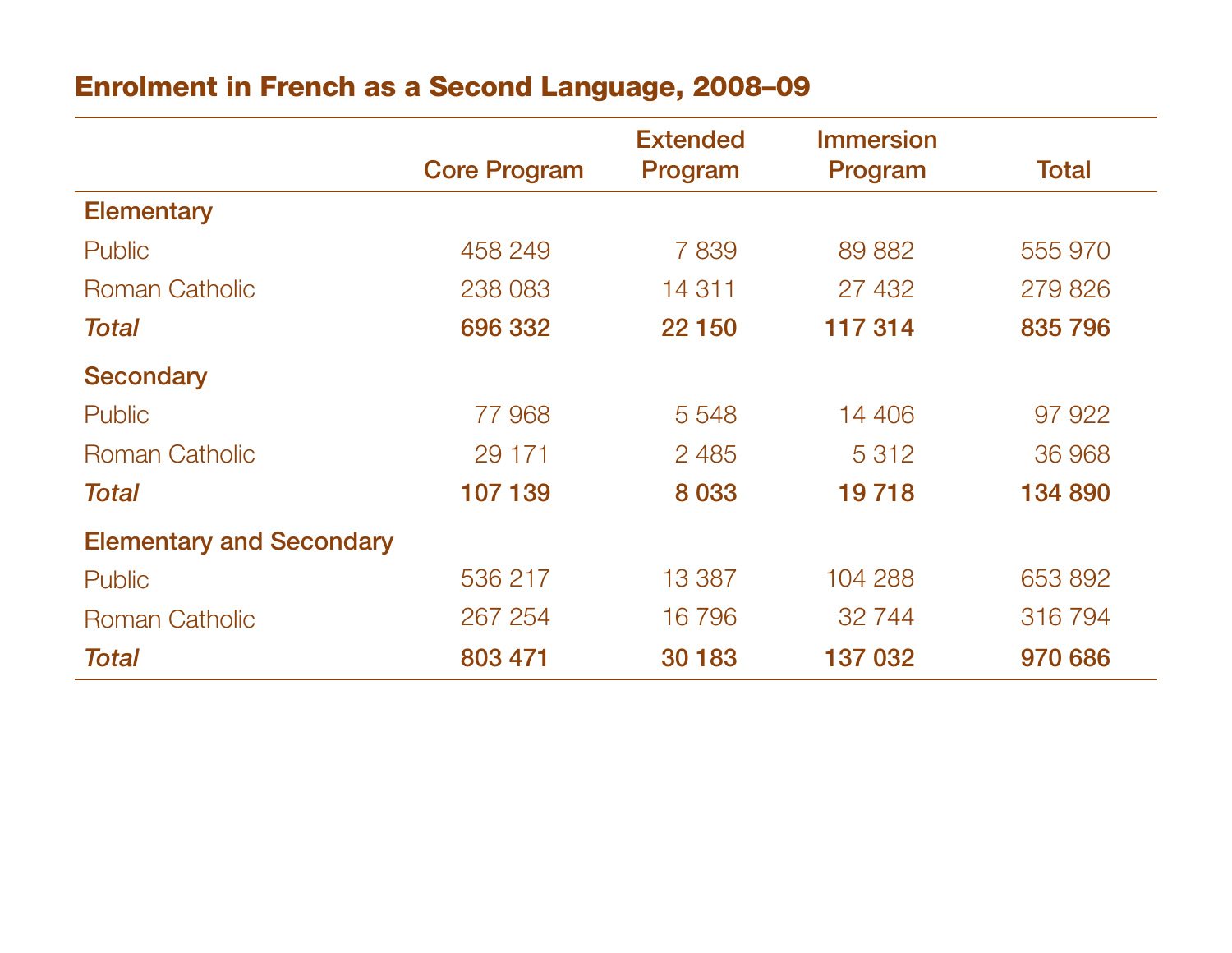|                                                   | <b>Elementary</b> | <b>Secondary</b> | <b>Total</b> |
|---------------------------------------------------|-------------------|------------------|--------------|
| <b>Teachers and Administrators (FTE)</b>          |                   |                  |              |
| <b>Public School Boards</b>                       |                   |                  |              |
| Male                                              | 10 916.87         | 14 231.79        | 25 148.66    |
| Female                                            | 40 529.87         | 17 024.83        | 57 554.70    |
| <b>Total</b>                                      | 51 446.74         | 31 256.62        | 82 703.36    |
| <b>Roman Catholic School Boards</b>               |                   |                  |              |
| <b>Male</b>                                       | 4 615.61          | 6789.74          | 11 405.35    |
| Female                                            | 20 156.16         | 7 988.00         | 28 144.16    |
| <b>Total</b>                                      | 24 771.77         | 14 777.74        | 39 549.51    |
| <b>Public and Roman Catholic School Boards</b>    |                   |                  |              |
| <b>Total</b>                                      | 76 218.51         | 46 034.36        | 122 252.87   |
| <b>Positions Held</b>                             |                   |                  |              |
| Principals and vice-principals                    | 5 340.09          | 2 040.86         | 7 380.95     |
| Percentage male                                   | 35.9%             | 51.7%            | 40.3%        |
| Percentage female                                 | 64.1%             | 48.3%            | 59.7%        |
| Department heads and classroom and other teachers | 70 878.42         | 43 993.50        | 114 871.92   |
| Percentage male                                   | 19.2%             | 45.4%            | 29.2%        |
| Percentage female                                 | 80.8%             | 54.6%            | 70.8%        |

# Teachers and Administrators in Schools – Full-Time Equivalent (FTE), 2008–09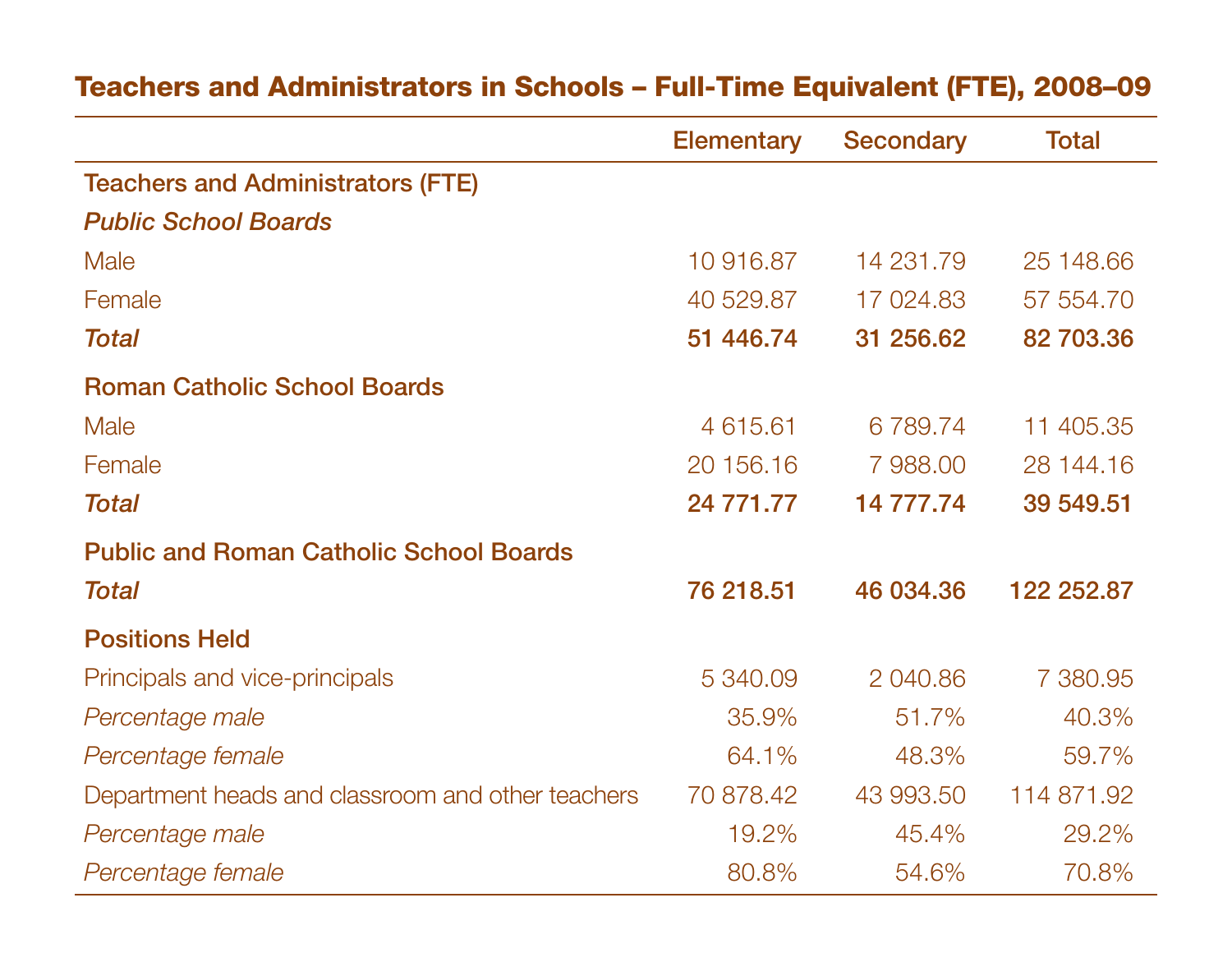## Teachers and Administrators in Schools – Full-Time Equivalent (FTE), 2004–05 to 2008–09

|                                                      | $2004 - 05$ | 2005-06   | 2006-07   | 2007-08   | 2008-09   |
|------------------------------------------------------|-------------|-----------|-----------|-----------|-----------|
| <b>Positions Held - Elementary</b>                   |             |           |           |           |           |
| Principals and vice-principals                       | 5 266.12    | 5 260.12  | 5 329.64  | 5 374.73  | 5 340.09  |
| Percentage female                                    | 61.8%       | 62.4%     | 63.5%     | 63.1%     | 64.1%     |
| Percentage male                                      | 38.2%       | 37.6%     | 36.5%     | 36.9%     | 35.9%     |
| Department heads and<br>classroom and other teachers | 72 196.44   | 73 952.20 | 71 095.74 | 72 205.31 | 70 878.42 |
| Percentage female                                    | 80.7%       | 81.0%     | 80.8%     | 80.8%     | 80.8%     |
| Percentage male                                      | 19.3%       | 19.0%     | 19.2%     | 19.2%     | 19.2%     |
| <b>Positions Held - Secondary</b>                    |             |           |           |           |           |
| Principals and vice-principals                       | 1882.08     | 1878.16   | 1868.99   | 1 993.43  | 2 040.86  |
| Percentage female                                    | 44.7%       | 46.1%     | 46.5%     | 47.0%     | 48.3%     |
| Percentage male                                      | 55.3%       | 53.9%     | 53.5%     | 53.0%     | 51.7%     |
| Department heads and<br>classroom and other teachers | 41 994.68   | 44 556.72 | 44 190.66 | 43 971.78 | 43 993.50 |
| Percentage female                                    | 53.2%       | 53.9%     | 54.1%     | 54.3%     | 54.6%     |
| Percentage male                                      | 46.8%       | 46.1%     | 45.9%     | 45.7%     | 45.4%     |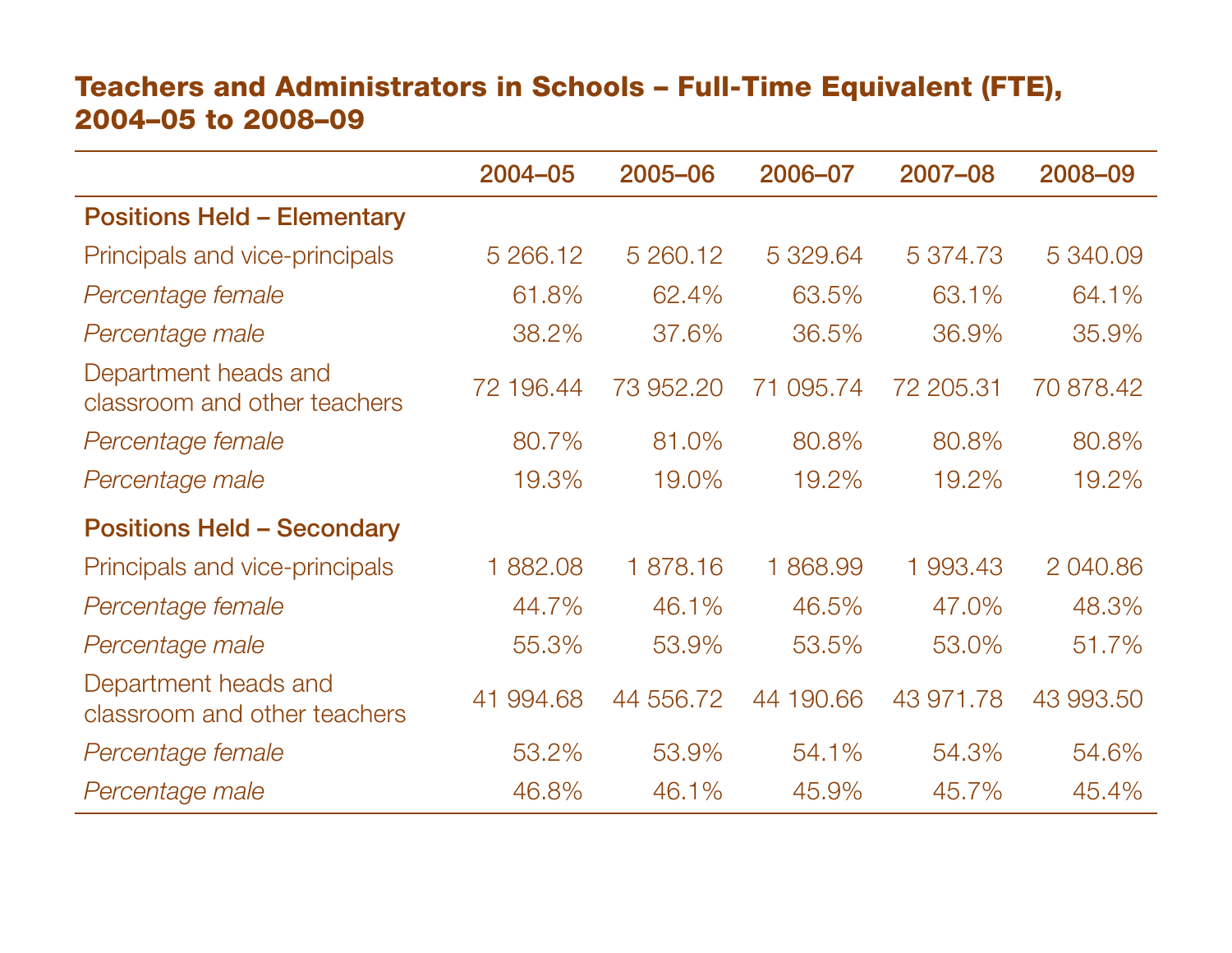#### Students 19 Years of Age and Older in Secondary Day School, 1998–99 and 2004–05 to 2008–09

|                        | 1998-99 | 2004-05 | 2005-06 | 2006-07 | 2007-08 | 2008-09 |
|------------------------|---------|---------|---------|---------|---------|---------|
| <b>Male</b>            |         |         |         |         |         |         |
| $19 - 21$              | 20 980  | 13531   | 13 5 61 | 12 770  | 12 3 27 | 11810   |
| 22 and over            | 3 3 6 2 | 1988    | 1874    | 1 9 5 3 | 1840    | 1883    |
| <b>Total</b>           | 24 342  | 15 519  | 15 4 35 | 14 723  | 14 167  | 13693   |
| $\%^*$                 | 3.5%    | 2.2%    | 2.2%    | 2.1%    | 2.0%    | 1.9%    |
| <b>Female</b>          |         |         |         |         |         |         |
| $19 - 21$              | 13 207  | 9 3 8 8 | 9 4 0 4 | 9 2 3 5 | 8883    | 8 5 8 2 |
| 22 and over            | 6948    | 3 7 1 3 | 3 3 9 6 | 3 4 5 5 | 3 1 9 9 | 3 2 9 5 |
| <b>Total</b>           | 20 155  | 13 101  | 12800   | 12 690  | 12 082  | 11 877  |
| $\%^*$                 | 2.9%    | 1.9%    | 1.8%    | 1.8%    | 1.7%    | 1.7%    |
| <b>Male and Female</b> |         |         |         |         |         |         |
| $19 - 21$              | 34 187  | 22 919  | 22 965  | 22 005  | 21 210  | 20 392  |
| 22 and over            | 10 310  | 5 7 0 1 | 5 2 7 0 | 5 4 0 8 | 5 0 3 9 | 5 1 7 8 |
| <b>Total</b>           | 44 497  | 28 6 20 | 28 235  | 27 413  | 26 249  | 25 570  |
| $\frac{9}{6}$ *        | 6.4%    | 4.1%    | 4.0%    | 3.8%    | 3.7%    | 3.6%    |

\* Percentages for years prior to 2008–09 are based on total secondary school enrolment, including enrolment in hospital programs and Provincial Schools. The percentages for 2008–09 are based on total secondary school enrolment, *excluding* enrolment in hospital programs and Provincial Schools.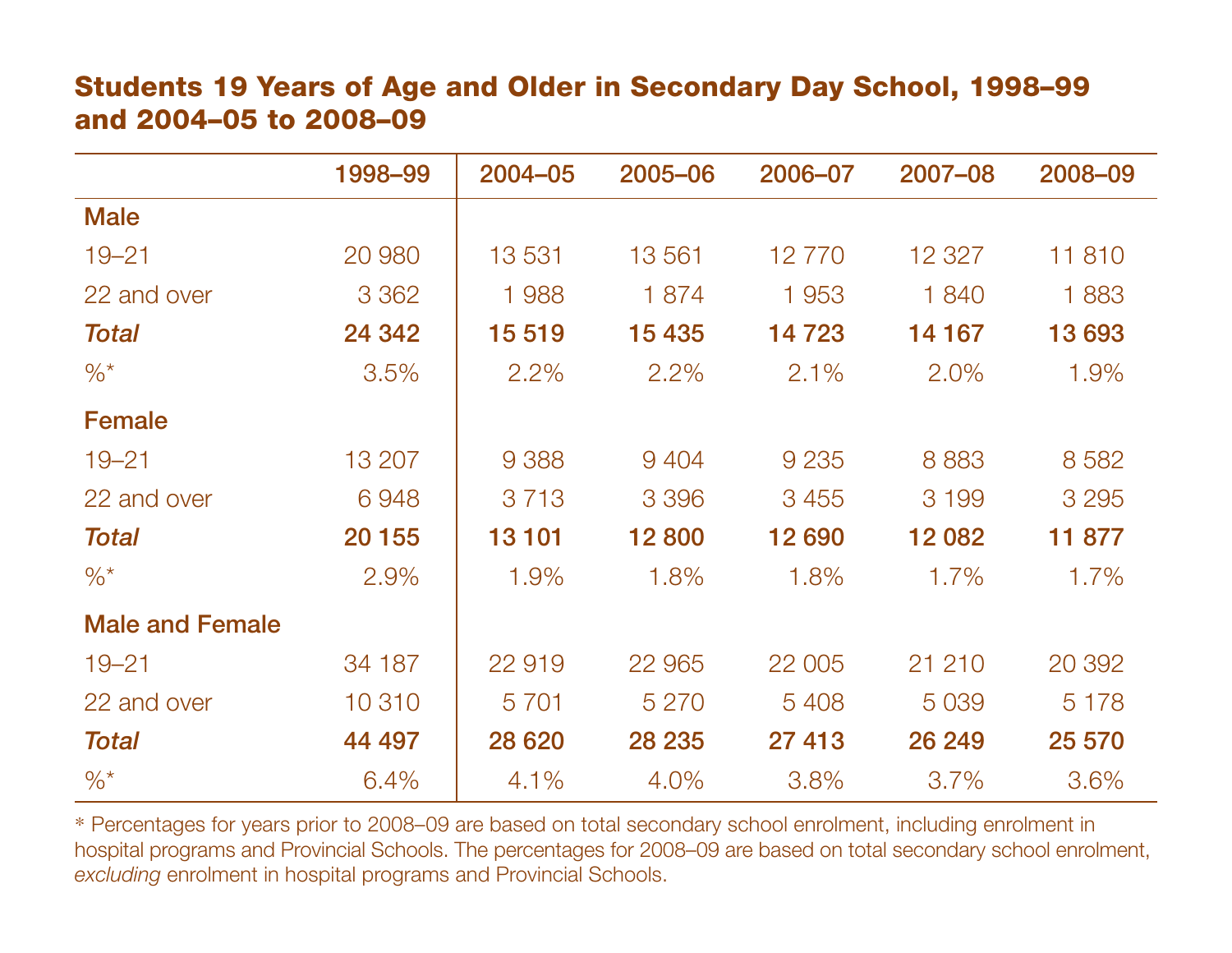#### Continuing Education Course Enrolment, 2007–08\*

|                                                   | <b>English</b> | <b>French</b> | <b>Total</b> |
|---------------------------------------------------|----------------|---------------|--------------|
| Secondary school credit                           | 266 284        | 1 2 3 5       | 267 519      |
| Correspondence or self-study                      | 30 492         | 2 7 9 2       | 33 2 84      |
| Adult basic literacy and numeracy                 | 18 675         | 88            | 18763        |
| English or French as a second language for adults | 151 300        | 2 7 3 7       | 154 037      |
| Native as a second language for adults            | 90             | 0             | 90           |
| Citizenship and official national languages       | 4 5 9 8        | $\bigcap$     | 4 5 9 8      |
| Non-credit/general interest                       | 38 401         |               | 38 401       |
| <b>Total</b>                                      | 509 840        | 6852          | 516 692      |

\* Continuing education information is reported to the ministry after the completion of the school year (e.g., 2007–08 data is reported in 2008–09). The reporting year runs from September 1 to August 31, and data includes summer enrolments.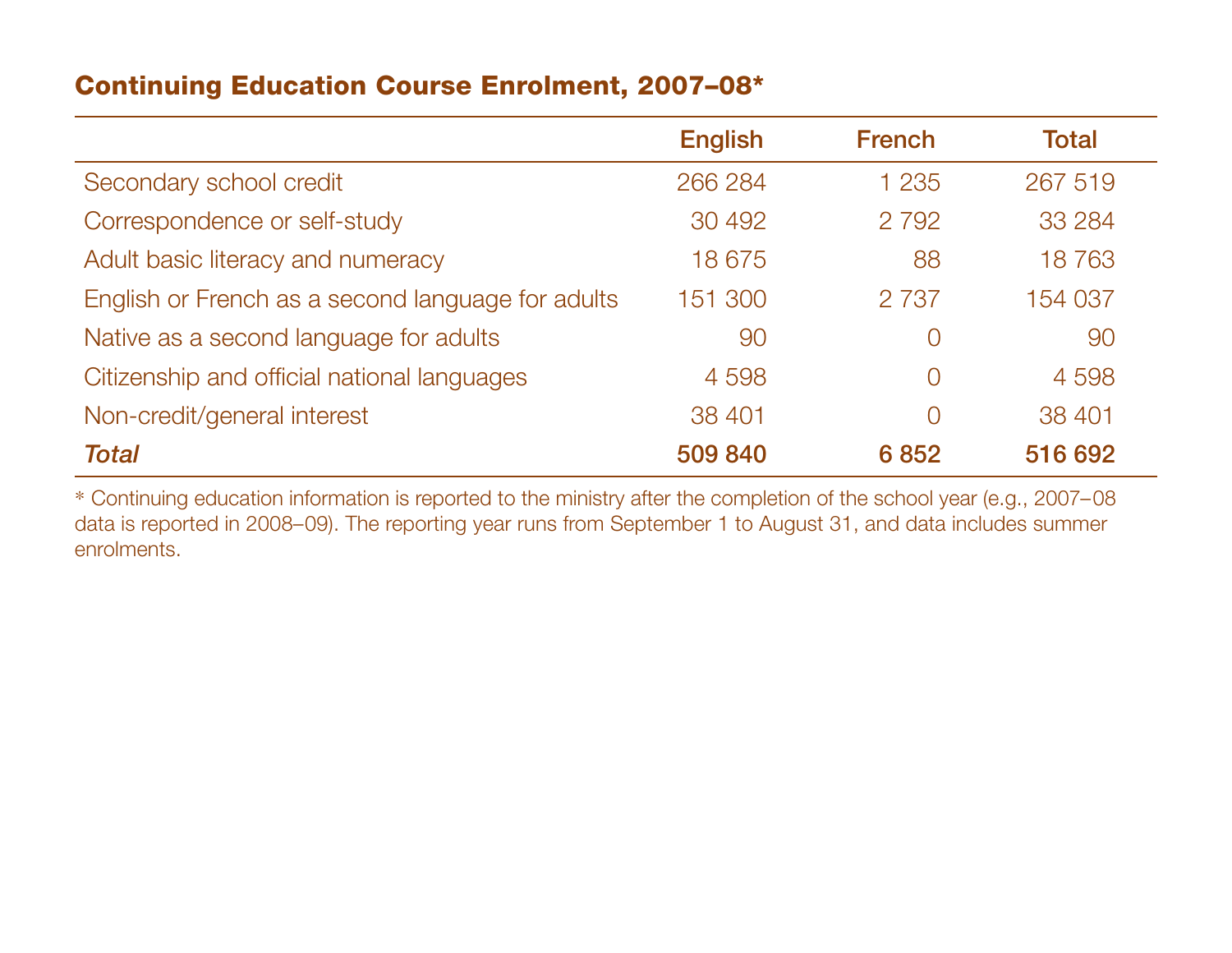#### Continuing Education Course Enrolment, 2003–04 to 2007–08\*

|                                                      | 2003-04 | 2004-05        | 2005-06** | 2006-07** | 2007-08 |
|------------------------------------------------------|---------|----------------|-----------|-----------|---------|
| Secondary school credit                              | 272 544 | 277 412        | 281 739   | 290 254   | 267 519 |
| Correspondence or self-study                         | 39 194  | 32 408         | 33 862    | 34 191    | 33 2 84 |
| Adult basic literacy and<br>numeracy                 | 14 157  | 11794          | 12 5 20   | 10 748    | 18763   |
| English or French as a second<br>language for adults | 222 441 | 199 456        | 179 098   | 156 577   | 154 037 |
| Native as a second language<br>for adults            | 24      | $\overline{0}$ | 12        | 2 1 8 4   | 90      |
| Citizenship and official national<br>languages       | 8 1 1 1 | 6468           | 5 3 6 3   | 4 6 2 6   | 4 5 9 8 |
| Non-credit/general interest                          | 73 640  | 57 875         | 45 816    | 28 499    | 38 401  |
| <b>Total</b>                                         | 630 111 | 585 413        | 558 410   | 527 079   | 516 692 |

\* Continuing education information is reported to the ministry after the completion of the school year (e.g., 2007–08 data is reported in 2008–09). The reporting year runs from September 1 to August 31, and data includes summer enrolments.

\*\* Data for 2005–06 and 2006–07 may differ from corresponding data in previous editions of Quick Facts owing to updated information.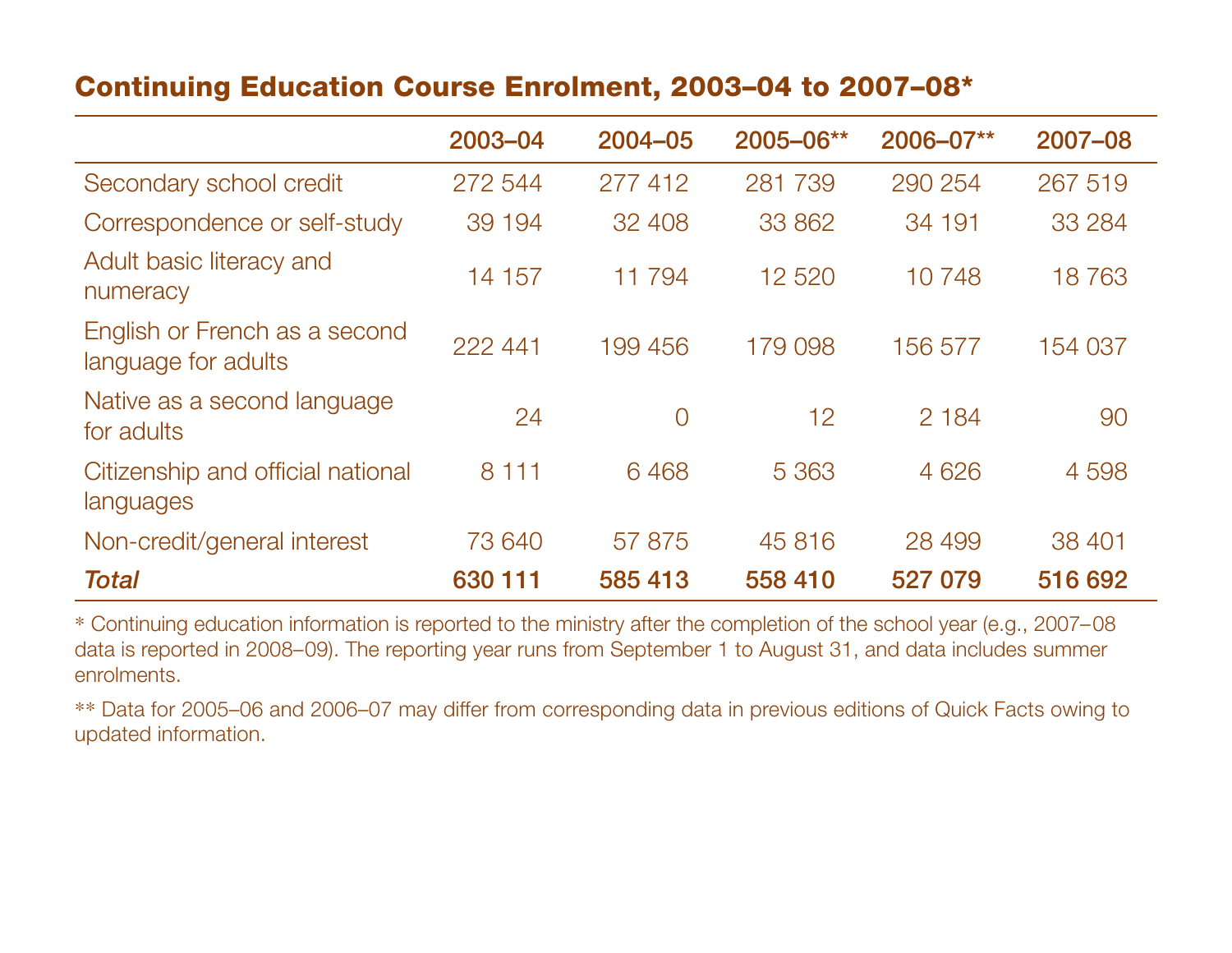#### Number of Private Schools, 1998–99 and 2004–05 to 2008–09\*

|                              | 1998-99 | $2004 - 05$ | 2005-06 | 2006-07 | 2007-08 | 2008-09 |
|------------------------------|---------|-------------|---------|---------|---------|---------|
| Elementary                   | 403     | 491         | 499     | 461     | 467     | 473     |
| Secondary                    | 74      | 162         | 167     | 152     | 163     | 173     |
| Combined**                   | 228     | 222         | 229     | 208     | 206     | 212     |
| <b>Total</b>                 | 705     | 875         | 895     | 821     | 836     | 858     |
| Included above:              |         |             |         |         |         |         |
| <b>First Nations schools</b> | 27      | 32          | 33      | 33      | 33      | 34      |
| Overseas schools             | 12      | 29          | 29      | 17      | 17      | 17      |

\* Data includes First Nations and overseas secondary and combined schools. First Nations and overseas schools at the elementary level do not report to the ministry.

\*\* "Combined schools" offer both elementary and secondary education.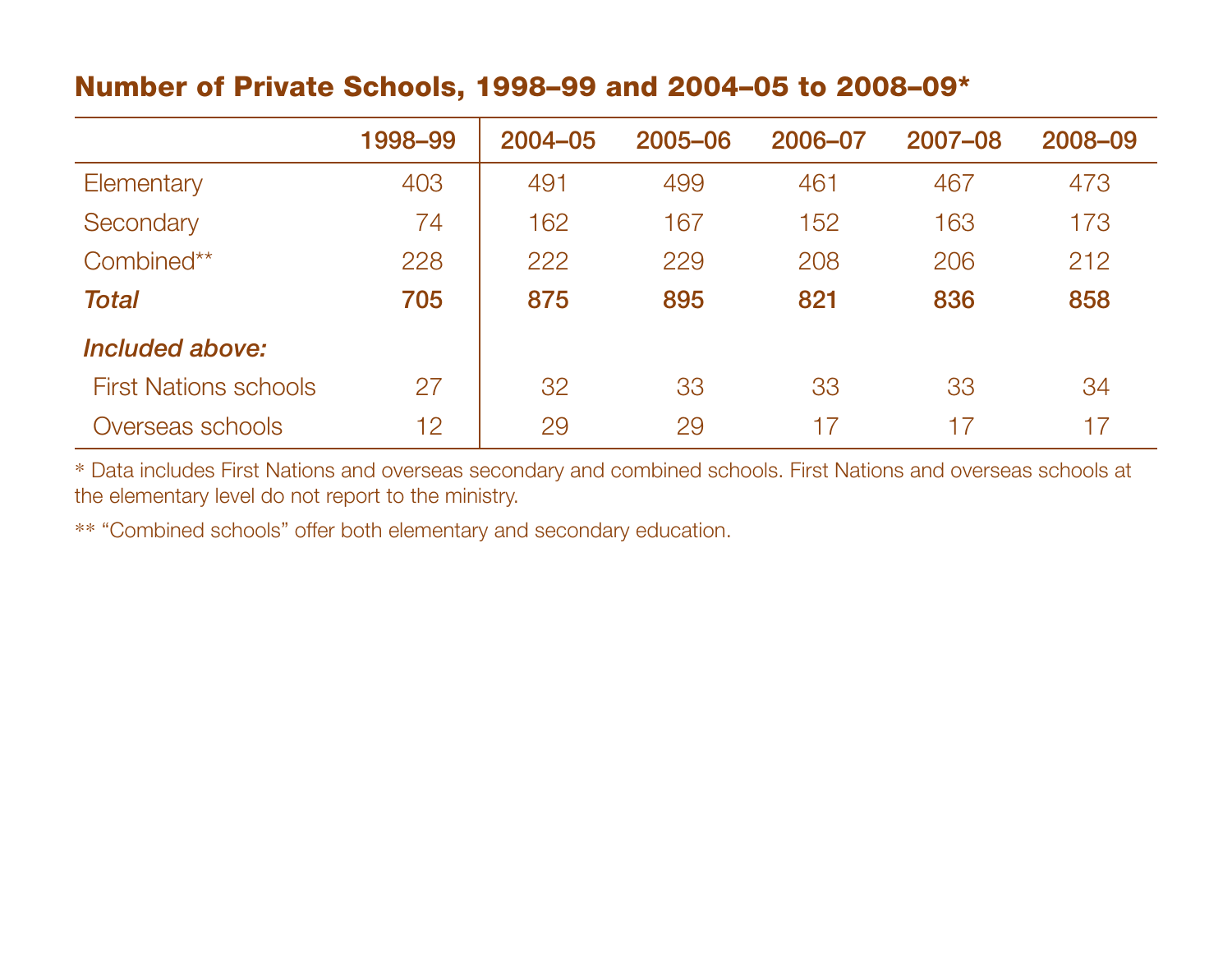#### Private School Enrolment, 1998–99 and 2004–05 to 2008–09\*

|                        | 1998-99 | $2004 - 05$ | 2005-06  | 2006-07 | 2007-08 | 2008-09 |
|------------------------|---------|-------------|----------|---------|---------|---------|
| <b>Male</b>            |         |             |          |         |         |         |
| Elementary             | 21 079  | 26 079      | 26 080   | 26 646  | 26 411  | 26 680  |
| Secondary              | 4 9 5 1 | 10 170      | 10526    | 8 6 9 6 | 10 319  | 11 0 26 |
| Combined**             | 20 4 82 | 24 709      | 24 895   | 23 536  | 23 3 22 | 23 229  |
| Total                  | 46 512  | 60 958      | 61 501   | 58 878  | 60 052  | 60 935  |
| <b>Female</b>          |         |             |          |         |         |         |
| Elementary             | 19749   | 24 607      | 24 7 8 5 | 25 144  | 25 283  | 25 566  |
| Secondary              | 5 0 9 7 | 9 5 5 5     | 10 152   | 8 2 4 1 | 9480    | 10 169  |
| Combined**             | 19 24 2 | 23 019      | 23 146   | 22 112  | 22 659  | 22 475  |
| Total                  | 44 088  | 57 181      | 58 083   | 55 497  | 57 422  | 58 210  |
| <b>Male and Female</b> |         |             |          |         |         |         |
| Elementary             | 40 828  | 50 686      | 50 865   | 51 790  | 51 694  | 52 246  |
| Secondary              | 10 048  | 19725       | 20 678   | 16 937  | 19799   | 21 195  |
| Combined**             | 39 7 24 | 47 728      | 48 041   | 45 648  | 45 981  | 45 704  |
| <b>Total</b>           | 90 600  | 118 139     | 119 584  | 114 375 | 117474  | 119 145 |

\* Data includes First Nations and overseas secondary and combined schools. First Nations and overseas schools at the elementary level do not report to the ministry.

\*\* "Combined schools" offer both elementary and secondary education.